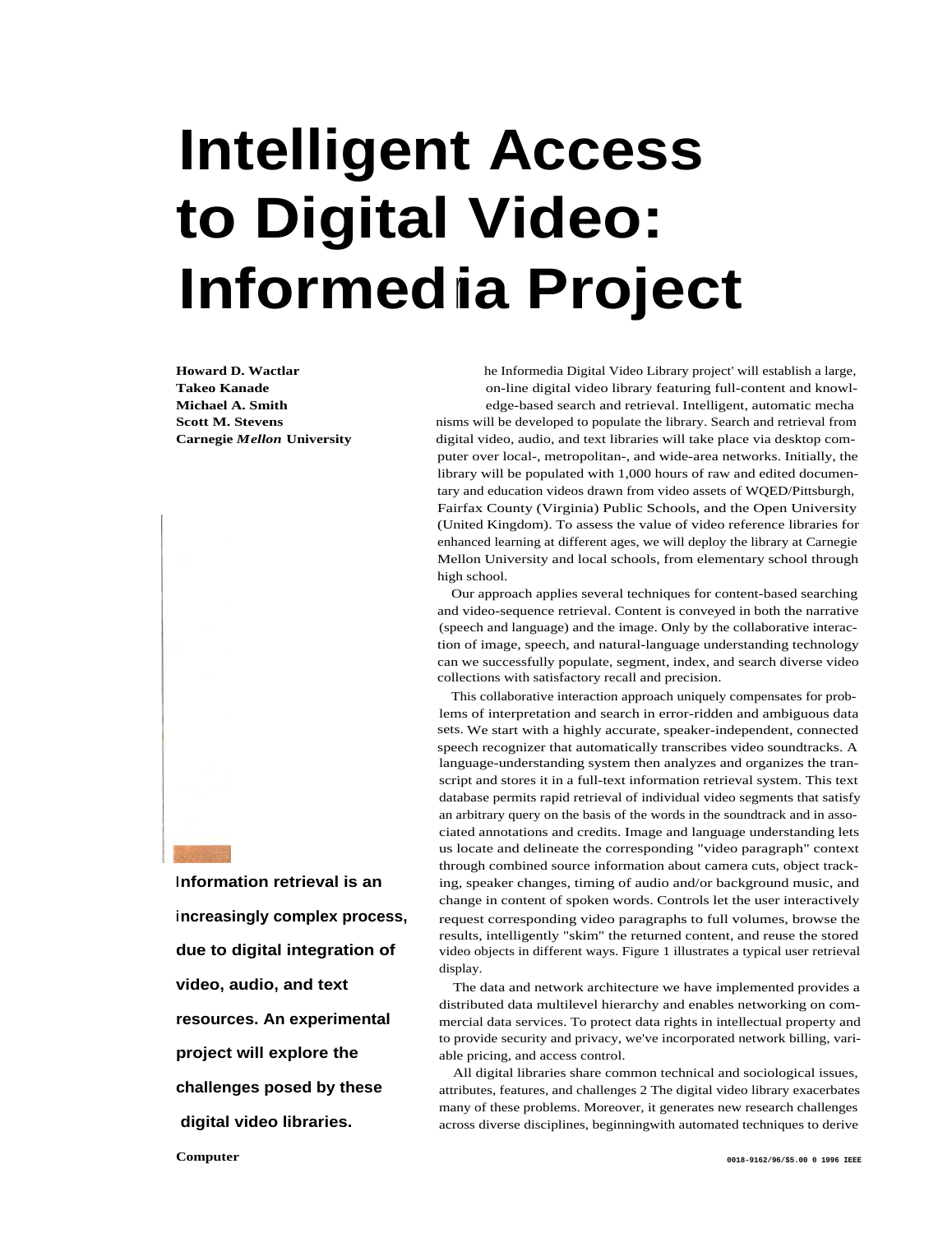semantic content directly from source material in the absence of metadata describing it. The machine-cognition-technology approach to library creation-integrating speech, image, and language understanding-confronts each such area with additional constraints and requirements, thereby necessitating novel solutions. Finally, special user interface issues relate to the creation of visual and textual abstracts, skimming, and extraction of video data for reuse.

# **Assembling library content**

Without suitable indexing, a collection of video material cannot serve as an information resource. Our goal of full-content search/retrieval in the Informedia library requires an automatically generated index pointing to meaningful, small clips within the videos (adjustable "video paragraphs" of two to five minutes) and yielding alternate representations and abstraction levels. Davis notes that a physical segmentation of the video data imposes a fixed

Digital Library Rain Forest Destruction Informedia Digital Library More Context four. **Trans** Rain Forest Destruction (skim (ber W Bir

**Figure 1. Typical Informedia digital library user display screen.**

segmentation of the content and a potential separation from its original context.3 Because this may limit subsequent use of the library, our approach logically segments the library data with video paragraph markers and indices but keeps the video data intact in its original context. Our multimodal approach to generating the index and the abstractions poses difficult challenges for each of the speech, image, and language understanding technologies that we incorporate.

# Speech understanding for

automated transcript generation

Even though much of broadcast television is closed-captioned, most of the nation's video and film assets are not. More importantly, typical video production generates 50 to 100 times more content than what is broadcast and is thus not captioned. We therefore combine automatically generated transcripts, containing tolerable errors, with captioning (where available) for the analysis, indexing, and retrieval of multimedia data.

Unlimited-vocabulary, speaker-independent, connected-speech recognition is an incompletely solved problem. However, recent results in domain-specific applications demonstrate the promise and potential of being able to automatically transcribe spoken language with an unlimited vocabulary. Currently, our Sphinx-II system recognizes, with 90-percent accuracy in benchmark evaluations, speaker-independent, continuously spoken speech with a vocabulary of more than 60,000 words 4 Several sources of error and variability occur in the video transcription task that must be resolved. These include

*Music and noise mixed with speech.* FFT spectrogram data can be used to determine high-energy areas outside the human speech bandwidth. Neural-net-feature detectors of other noise types appear promising. *Segmentation of long fragments.* In video productions,

the begin and end points for utterances are not marked. Using energy profiles for algorithms to detect breaks between utterances will help.

*Inappropriate language models.* Adaptive language models must be incorporated that automatically change, based upon recognition likelihood in the first pass. Hints from the title, as well as from ancillary notes and annotations, may help in selecting alternative models.

*Errorful closed-captioned data and scripts.* The use of forced alignment with language model modifications and the accounting for spontaneous speech not in the captions or script will together significantly reduce error over straight transcript alignment.

*Acoustic modeling.* New models must be trained for noise and music, and each type must be recognized separately. Specialized audio parsers for noise, laughter, and other distinct acoustic phenomena have been developed that will enable detection and retrieval of these sounds from the audio contents

*Identification of speaker change.* Speaker gender change is straightforward. Neural nets and various pitch-dependent techniques will provide the functionality.

*Speech recognition for keyword retrieval.* Focusing on language models for keyword recognition may improve overall accuracy of query-based retrieval where relevant subject matter is sought. Absolute correctness of the derived transcript, however, maybe less important in the library search than in a manmachine conversational application.

For digital video transcription, processing time can be traded for higher accuracy. The system doesn't have to operate in real time, which permits the use of larger, continuously expanding dictionaries and more computationally intensive language models and search algorithms.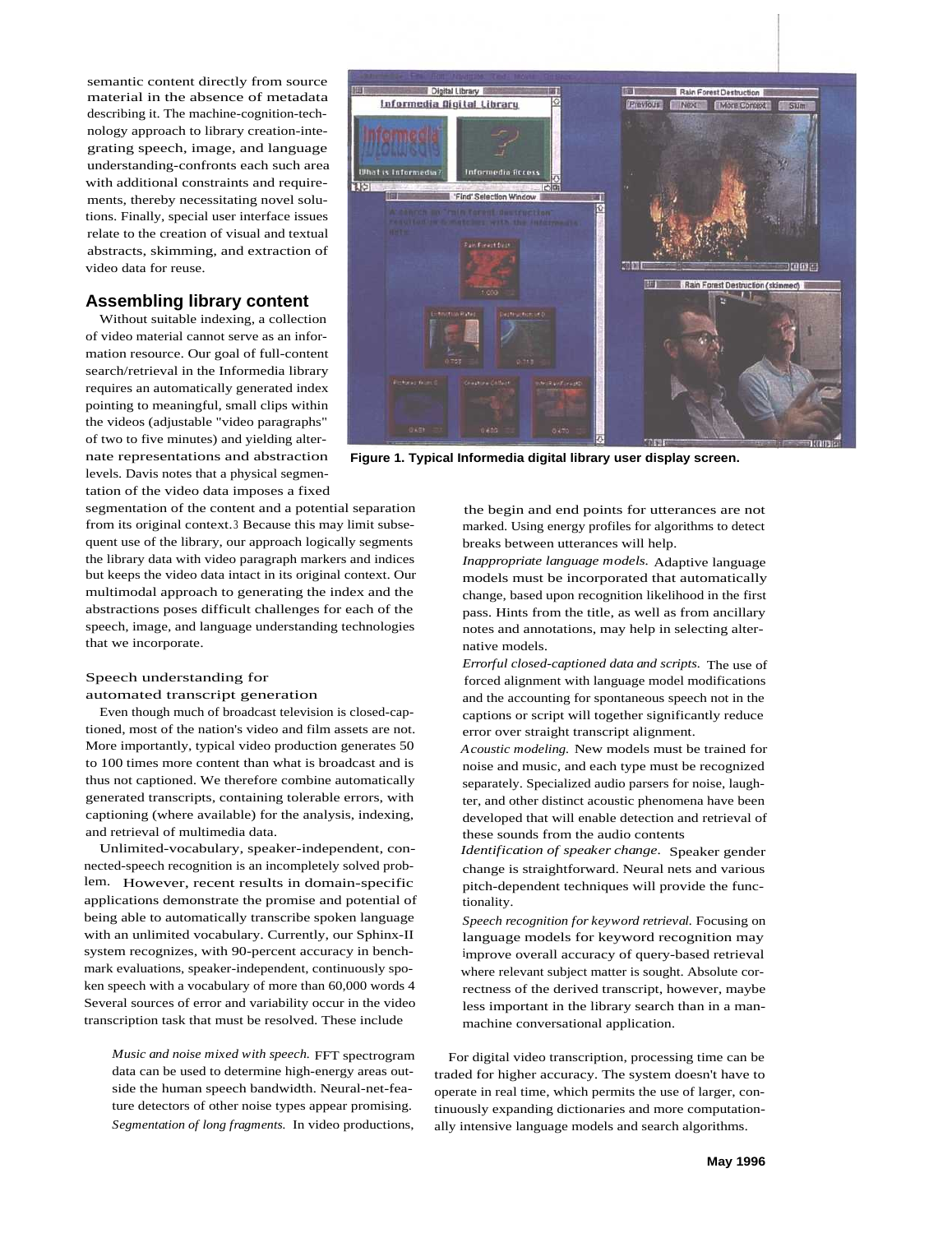#### **Image processing for classification, segmentation, and retrieval**

Image understanding plays a critical role in Informedia for organizing, searching, and reusing digital video. When the digital video library is formed, the first requisite capa-



**Figure 2. Informedia image-understanding video processing overview.**

bility is video segmentation (or paragraphing) into a group of frames. Part of this task can be achieved with contentfree image statistics such as color histograms, DCT (discrete cosine transform) coefficients, shape, and texture measures. Scene transition effects such as fades, dissolves, and cuts can also be automatically detected.6 Although queries are expected for subject matter (comprising both image and textual content), subsequent refinement of the query might be visual, referring to image content. Examples are searches for "similar scenery" or "comparable buildings."

Video information is temporal, spatial, often unstructured, and massive. As a result, a complete solution-automatic extraction of semantic information or a general vision recognition system-is not yet feasible. Our overall approach focuses on the interrelated problems of segmentation, object detection, characterization, and similarity matching. Figure 2 depicts the various imageprocessing analyses that, when performed in the system, enable appropriate data characterizations, both contentfree and content-based, for Informedia segmentation and search. The technical obstacles and problem approaches are summarized below.

*• Comprehensive image statistics for segmentation and indexing.* This initial segmentation can be done in a content-free manner with image statistics by detecting fast changes in them. A simple histogram difference measure is robust and efficient enough to provide accurate segmentation for detecting scene changes. An example of this is shown in the top graph of Figure 3. Once a video is identified, we extract image features like texture, color, and shape from video as attributes. While these are "indirect statis-



**Figure 3. Component technologies applied to segment video data.**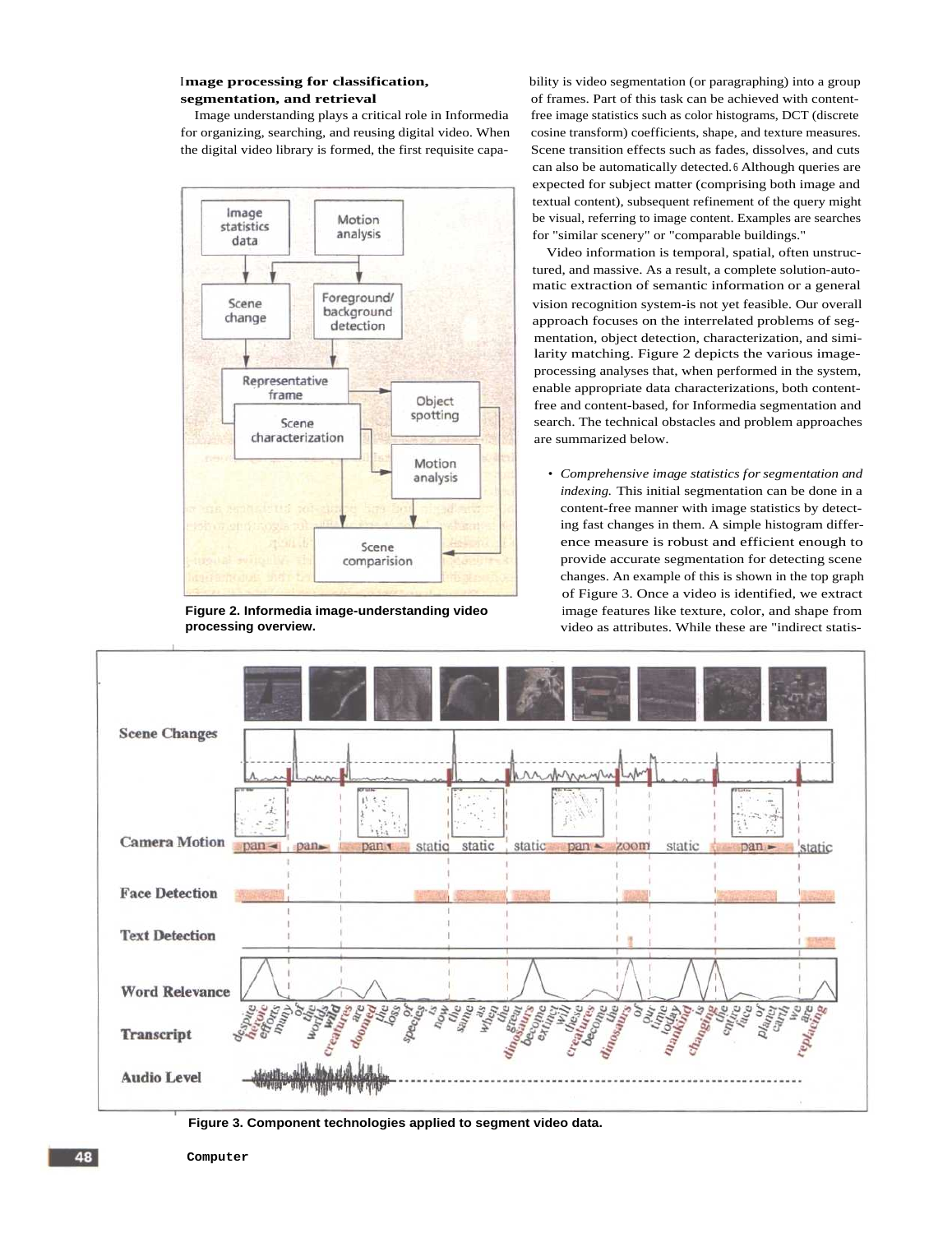tics" to image content, they have proved quite useful in quickly comparing and categorizing images, and these attributes will be used for retrieval.

Concurrent use of image and speech/ language information. In addition to image properties, other cues, such as speaker changes, timing of audio and/or background music, and change in the content of spoken words can be used for reliable segmentation. Camera and object motion in 2D. An especially useful kind of visual segmentation is based on the computer's interpreting and following smooth camera motions such as zooming, panning, and forward camera motion. Using the Lucas-Kanade gradient descent method for optical flow,7 we can track individual regions from one frame to the next and create a vector representation for all associative camera motion. Optical flow for a variety of camera motion is shown for the scenes in Figure 3. A different (but equally important) kind of video segment is defined not by camera motion but by motion or action of the



**Figure 4. Face and text detection results.**

objects being viewed. Object motion typically exhibits flow fields in specific image regions. Camera motion is characterized by flow throughout the entire image.

**OBJECT PRESENCE.** A powerful technique segments video by the appearance of a particular object or combination of objects. Human content is a particularly important and common case of object-presence detection, as is a human interacting within an environment. The humanface detection system used for our experiments is based on the method of neural-net arbitration developed by Rowley et al.8 Its current performance level detects over 90 percent of more than 300 faces contained in 70 images, with approximately 60 false detections.

Another essential detection technique is that of textual information appearing in the video but not repeated in the audio. By detecting the clustered and often high-contrast structure of printed characters, we can extract regions from video that contain text.9 For example, out of 75 images processed, we can currently detect 86 percent of the regions containing text while producing only 12 false detections. Once text is extracted, optical character recognition can be applied and the resulting data added to the searchable text. Examples of face and text detection are shown in Figure 4.

**OBJECT** AND **SCENE** IN 3D. Because video represents mostly 3D shape and motion, adding a 3D understanding capability to the image understanding analyses will enlarge the system's scope. The "factorization" approach can potentially reconstruct 3D information from a 2D video data sequence.

#### **Natural-language processing**

Library search and retrieval, precision, and recall can be improved through natural-language processing to understand and expand the user's query and to associate itwith correct but inexact matches from the library's content. This lets us go beyond limited keyword matching in our library search. Natural-language processing in Informedia is applied to both query processing and library creation. It serves four principal functions-spoken and typed free-form query processing, ranked retrieval, automated transcript correction, and summarization for use in title generation and video abstract creation (for example, skims). The latter two pertain to special functions for the library-creation process. Our retrieval engine, based on the Pursuit engine embedded in the Lycos Web browser, is of a class that implements probabilistic matching to return a rank-ordered result list. By varying relative thresholds, either precision or recall can be adjusted by the user.

The following goals for Informedia's natural-language processing stem from the system's use of spoken language and automated speech recognition for both query and data.

Provide multiple types of similarity matching. Several kinds of similarity can be implemented and adjusted-prefix, synonym, string, phonetic, and conceptual.

Tolerate errors in speech recognition of the query.

Correct errors in speech recognition-generated transcripts.

Parse both fluent and ungrammatical spoken lan-

guage-Provide phonetic matching to both query and transcript.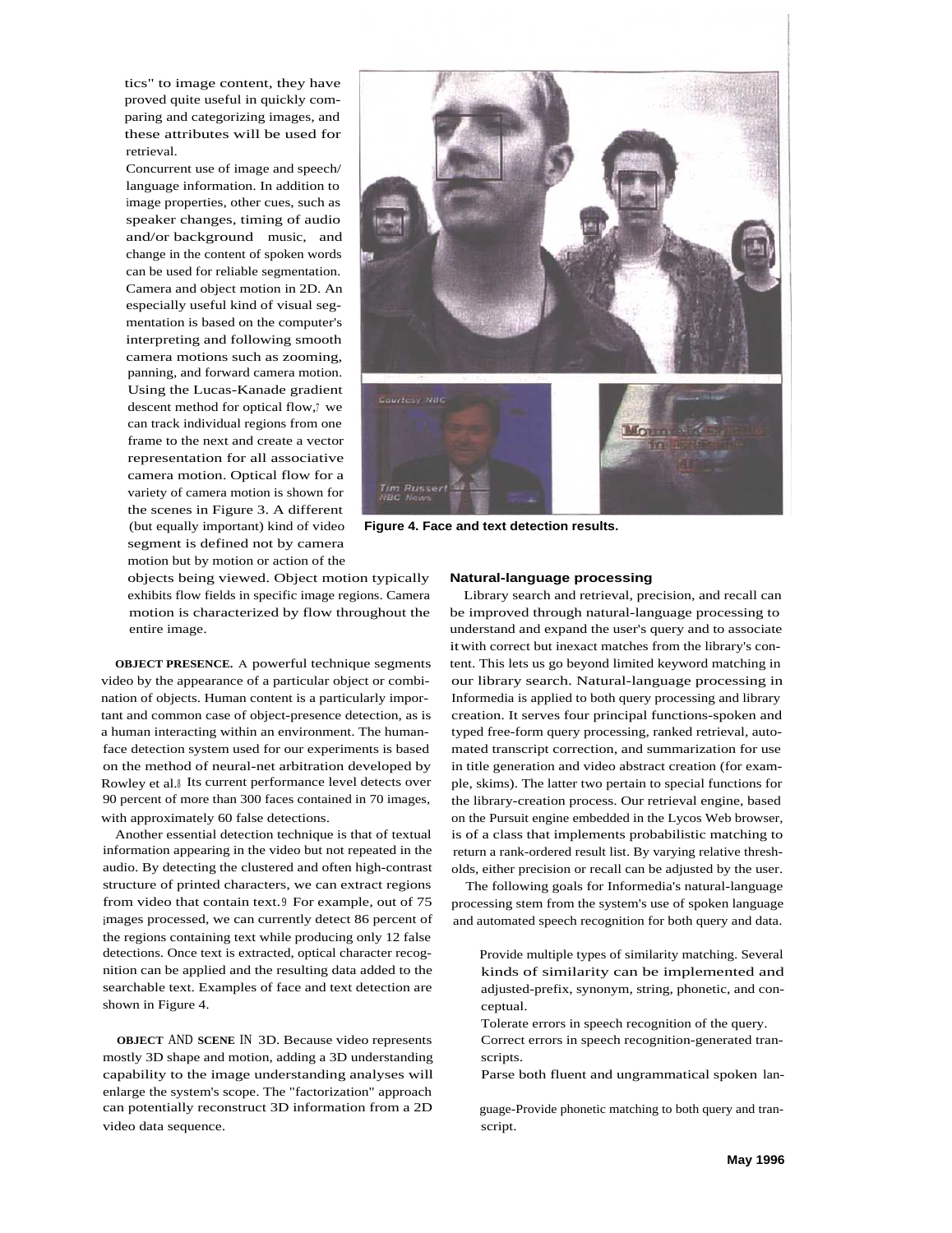- Apply data extraction techniques to spoken language.
- *• Offer* broad-domain semantic matching.

# **EXPLORING THE LIBRARY**

Library exploration includes search, retrieval, display, and reuse. This complicates matters for user interface alternatives, data and network architectures, and charging for content access mechanisms.

## **Video skimming through integrated processing**

Users of any information-retrieval system often want to quickly review the results of their query to judge each item's relevance or interest. For text, the delivery is static, and the user applies personal techniques to select and skip content. Simply speeding up video and audio delivery (beyond twice normal speed) eliminates the audio comprehension and distorts much of the image beyond visual recognition. In addition, displaying video frames at fixed intervals might cause important video content to be skipped. As a result, devising a method for conveying the essence of a video segment's content in a fraction of the normal display time is a significant challenge.

Through combined techniques from language and image understanding, we have developed video skims of the original video at varying compression ratios. <sup>9</sup> This compactvideo is created with significant image and audio regions to produce a synopsis of the original, which can also be used to select a single representative frame for each scene. These frame icons are useful when only a single image is needed to describe a segment.

We apply*term-weighting* techniques to identify the most relevant keywords and phrases'° in the transcribed audio track (as shown in the bottom graph of Figure 3). We automatically examine the time-corresponding video for scene changes and breaks, relevant objects, and motion analysis. We examine the audio level for additional clues to detect transitions between speakers and topics, which often correspond to low energy or silence in the signal.

Having segmented the video, we statistically compute the relative importance of each scene's image content. Image significance is characterized through desirable camera motion and object presence. Through optical flow analysis, we can determine which images in a scene contain the most desirable motion. A film producer will often use static frames preceding or following camera motion as the focus of a given scene. Objects such as human faces and text can be identified in video and used as a basis for significance during skim creation. For example, statistical numbers are not usually spoken but are included in the captions for viewer inspection. The "talking head" image common in interviews and news clips illustrates a clear example of video production focusing on an individual of interest.

The unsynchronized audio and video are now integrated into an effective skim of the original content. In Figure 5 we show the keywords and significant images selected for skim creation, and the corresponding skim video. Keywords will not always align with the selected frames. The audio data can cross multiple frames depending on keyword length. The word "dinosaurs" consumes 1.13 seconds (34 frames), so frames from adjacent scenes are also selected. Scenes with human faces are important; however, the same frames with text captions contain more



**Figure 5. Keyword and image selection for video skim (14:1 compaction).**

Computer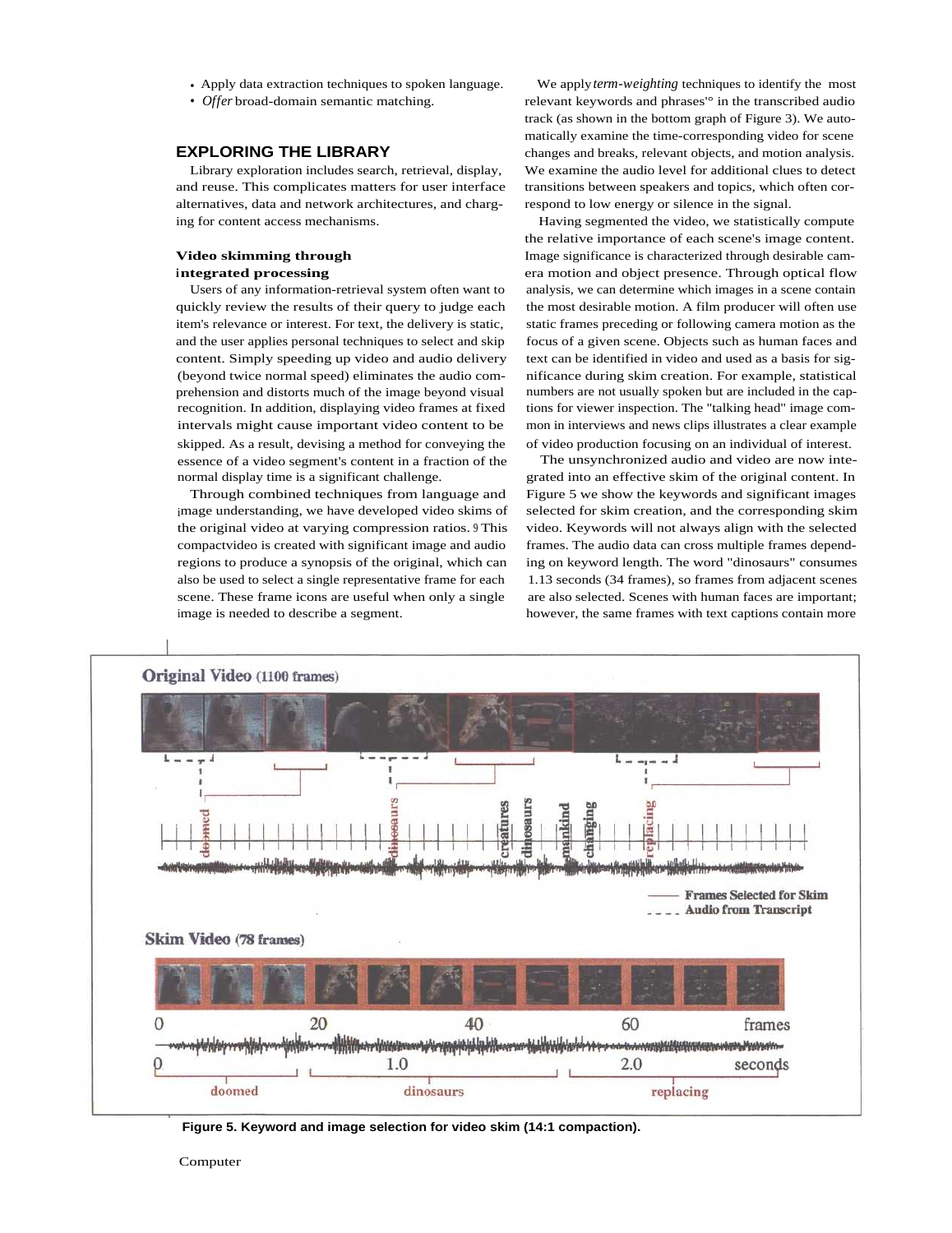**information. When possible, segments of shots that bound camera motion are used with scenes that contain pans or zooms. For example, the scene with the polar bear begins with a downward pan, showing only the lower portion of the animal. In the latter frames, camera motion has stopped and the camera focuses on the animal's face. The final representation is controlled by the user and can vary in size and content.We have found useful skims with time compression ratios ranging from 6:1 to 20:1. Table 1 lists the skim compaction results of various video segments.**

**Figure 6 shows the complete skim for the**

**video with associative frames and keywords for all scenes. Another representation for the significant image regions is the static skim. By displaying only a select group of frame icons from different scenes, the user can quickly interpret the content of a given segment. An extension to this form of skim will be the display of selected keywords or phrases along with the image frames.**

### **Productive user interfaces**

**The user-interface requirements for a video library differ substantially from those for a text or image library due to the temporal nature of the retrieval data. Figure 1 illustrated a typical retrieval display. We believe several functions are essential for a successful digital video library interface, as we discuss next. The Informedia testbed will let us evaluate the relative effectiveness, sensitivity, and frequency of use of the alternative display methods and their user-adjustable parameters.**

**PARALLEL PRESENTATION. When a search contains many hits, the system will simultaneously present icons, intelligent moving icons (imicons) and full-motion sequences along with their text summarization. Users will**

**likely react differently to a screen populated by still images than by moving images. Therefore, we will identify the optimal number and mix of object types through studies.**

**CONTEXT-SIZING. Users can adjust the "size" (duration) of the retrieved video/audio segments for playback. Here the "size" may be time duration, but it can also be based on scenes or information complexity. Users are also offered options with respect to increasing the context of a previously displayed segment by providing the preceding or following video paragraphs from the original work or the much larger video segment from which it was extracted. These controls were also pictured in Figure 1.**

**SYNTHETIC INTERVIEWS.When sufficient data exists in the library in the form of interviews or news conferences with**

| Video segments               | Original (seconds)     | <b>Skim scenes</b> |
|------------------------------|------------------------|--------------------|
| K'nex toy                    | 61.0                   | 7.13               |
| Species destruction (half)   | 68.65                  | 6.40               |
| * Species destruction (full) | 123.23                 | 12.43              |
| * Space university           | 166.20                 | 28.13              |
| * Rain forest                | 107.13                 | 5.36               |
| * Peru forest destruction    | 58.13<br>The May State | 5.30               |
| * Underwater exploration     | 119.50                 | 5.67               |

**a single individual, it's possible to construct a simulated interview interface, whereby the user interacts virtually with the subject. This enables a more interesting personal experience than simply watching a linear interview by others. Comparable synthetic interviews have been handcrafted11,12 that demonstrate this format's potential.**

**REUSE. Once users identify video objects of interest, they will need to be able to perform the difficult tasks of manipulating, organizing, and reusing the video. Even the editing task is difficult. To effectively reuse video assets, the user must combine text, images, video, and audio in new and creative ways.** It **is our intent to enable use of commercial video editors as well as to comply with standard object interfaces (for example, OLE), so that Informedia-created video segments can be incorporated into commercial applications. Effective video reuse is hindered by complexities in understanding the nature of cinematic production-interplay of scene, framing, camera angle, and transition. Building on previous work, 11,12 we plan to examine tools that provide expert assistance in cinematic knowledge, comparable to the successful function of templates in document production systems.**



**Figure 6. Skim video frames and audio keywords from "Destruction of Species," WQED, Pittsburgh.**